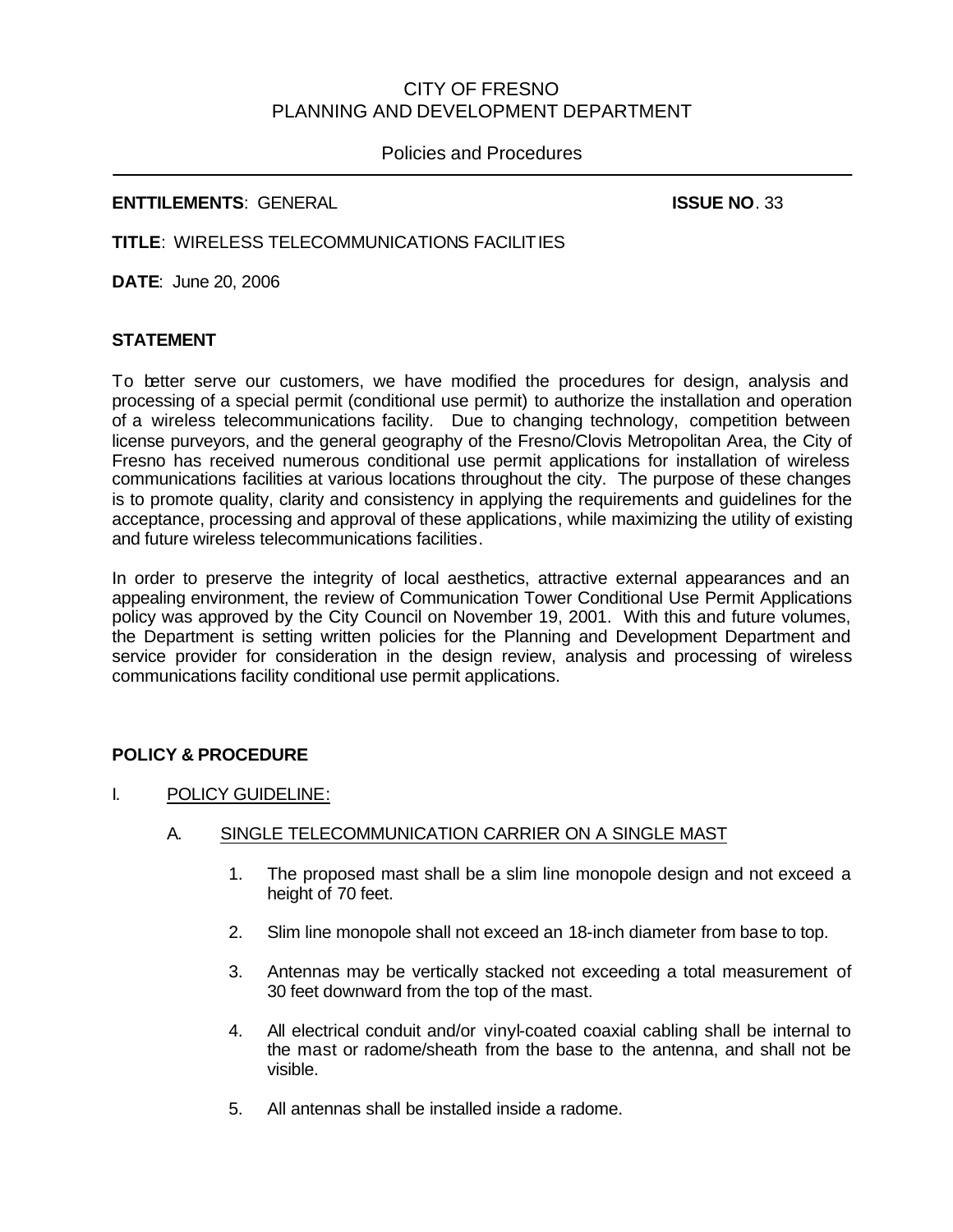- 6. A radome (sheath covering) shall be installed covering the uppermost portion of the monopole and all antennas.
- 7. The radome shall not exceed 36 inches in diameter and not be more than 30 feet in vertical length from the top of the mast.
- 8. Emergency Global Positioning Satellite (GPS) antenna shall be directly mounted onto the fascia of the facility or out of the line of sight from public views of the facility. A GPS antenna unit in the line of sight is not permissible.
- 9. Associated with each wireless telecommunications facility shall be a parking area identified for service vehicles through appropriate signage and/or striping, or through identifying adequate public parking in close proximity to the facility available to accommodate service vehicles.
- 10. Attachment of a microwave dish is not permittable.
- 11. A telecommunication mast may exceed 70 feet in height only when special conditions exist, such as attachment of additional wireless antennas to existing telecommunications towers; or when new facilities are to be located inside of the City's C-4 zoned Central Business District will be considered on a case-by-case basis.
- 12. A telecommunication mast with a maximum height of 100 feet, not exceeding a 24-inch diameter from base to top, a radome not exceeding 36 inches in diameter, with all antennas on the top 40 feet of the mast, may be allowed in public and private open space areas a minimum of five acres in size and in industrial areas will be considered on a case-by-case basis. Existing structures in these open space and industrial areas (i.e., light standards and other towers) may also be utilized for antennae.

#### B. CO-LOCATION OF MULTIPLE TELECOMMUNICATION CARRIERS ON A SINGLE MAST

- 1. The proposed telecommunication mast for collocation of multiple carriers shall be a 70-foot to 80-foot slim line monopole design. Extension of an existing 70-foot mast may be considered on a case-by-case basis.
- 2. Slim line monopole shall not exceed a 24-inch diameter from base to top.
- 3. Antennas may be vertically stacked not exceeding a total measurement of 40 feet downward from the top of the mast.
- 4. All electrical conduit and/or vinyl coated coax cabling shall be internal to the mast or radome/sheath from the base to the antenna, and shall not be visible.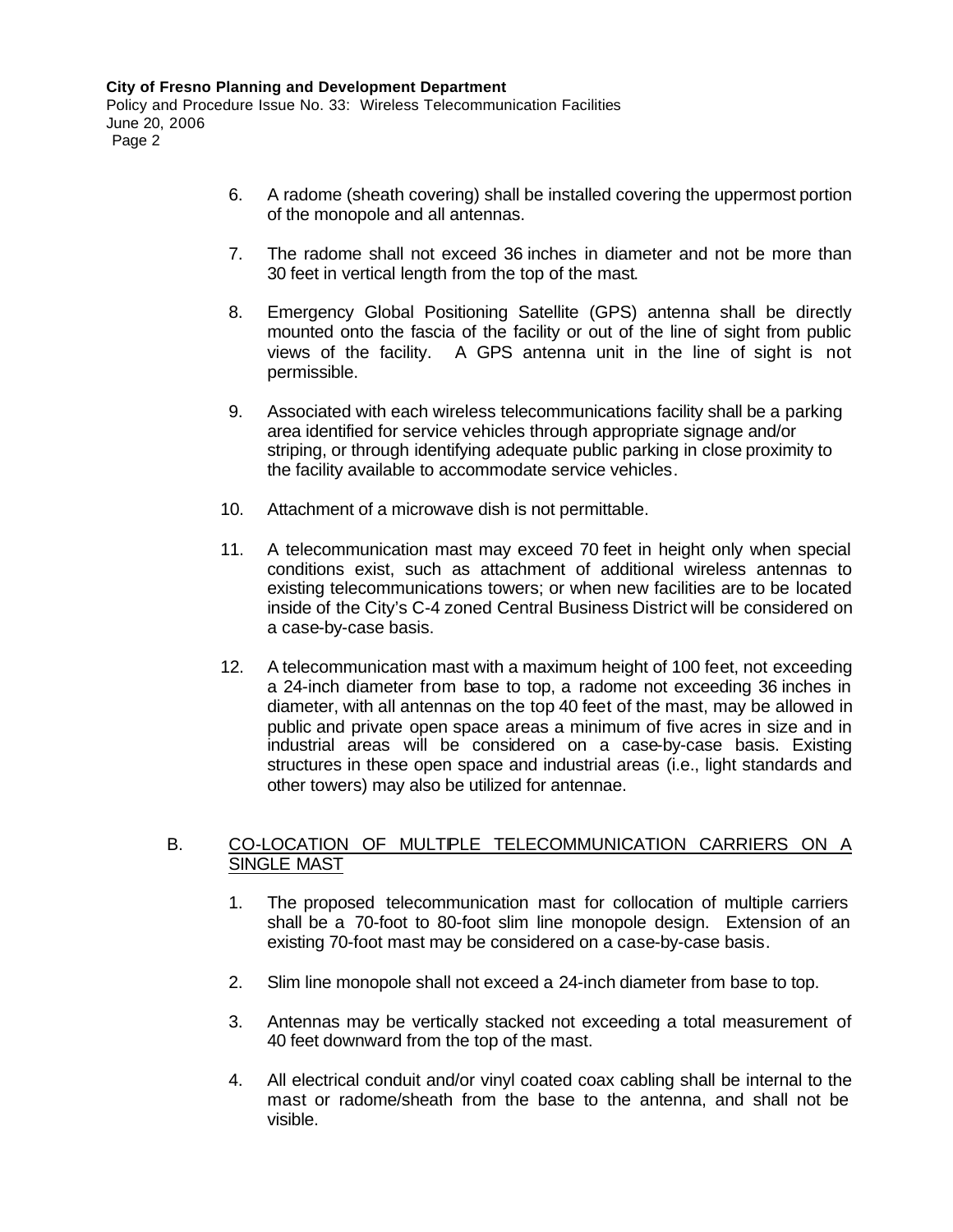- 5. All antennas shall be installed inside a radome.
- 6. Antennas may be vertically stacked not exceeding a total measurement of 40 feet downward from the top of the mast.
- 7. The radome shall not exceed 36 inches in diameter and shall not be more than 40 feet in vertical length from the top of the mast.
- 8. Emergency Global Positioning Satellite (GPS) antenna shall be directly mounted onto the fascia of the facility or out of the line of sight from public views of the facility. A GPS antenna unit in the line of sight is not permissible.
- 9. Associated with each wireless telecommunications facility shall be a parking area identified for service vehicles through appropriate signage and/or striping, or through identifying adequate public parking in close proximity to the facility available to accommodate service vehicles.
- 10. Attachment of a microwave dish is not permissible.
- 11. A telecommunication mast may exceed 80 feet in height only when special conditions exist, such as attachment of additional wireless antennas to existing telecommunications towers; or when new facilities are to be located inside of the City's C-4-zoned Central Business District will be considered on a case-by-case basis.
- 12. A telecommunication mast with a maximum height of 100 feet, not exceeding a 24-inch diameter from base to top, a radome not exceeding 36 inches in diameter, with all antennas on the top 40 feet of the mast, may be allowed in public and private open space areas a minimum of five acres in size and in industrial areas will be considered on a case-by-case basis. Existing structures in these open space and industrial areas (*i.e*., light standards and other towers) may also be utilized for antennae.

## C. EXISTING LATTICE TOWER

1. Placement of antenna and operational equipment on an existing lattice structure will be considered on a case-by-case basis.

## D. LANDSCAPING/FENCING

1. A landscaped buffer strip shall be constructed, contain and maintain deciduous and evergreen trees and shrubs, per City of Fresno landscaping requirements and standards along the exterior perimeter of any facility equipment compound which fronts onto a major or local street and is visible from the public right-of-way.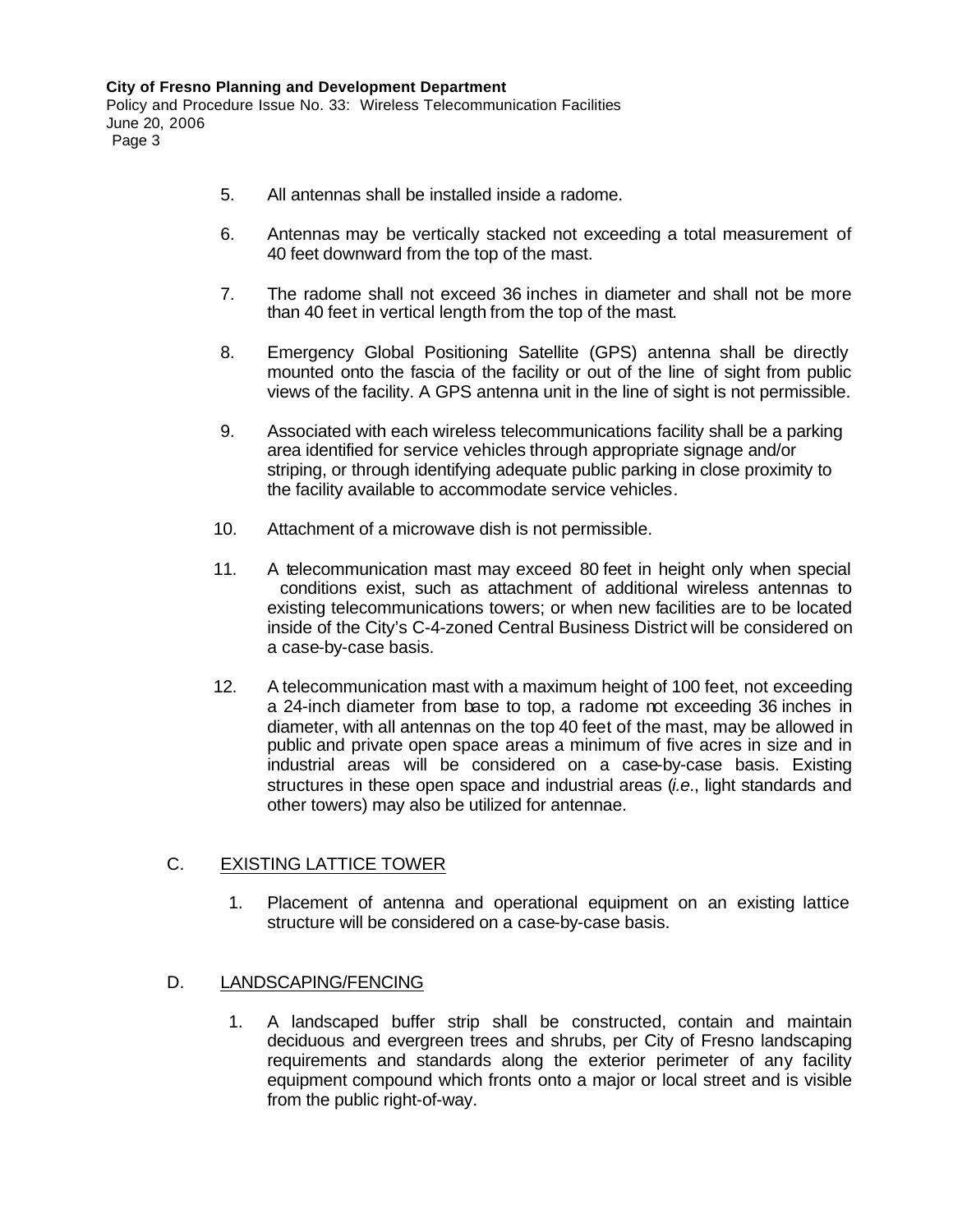**City of Fresno Planning and Development Department** Policy and Procedure Issue No. 33: Wireless Telecommunication Facilities June 20, 2006 Page 4

- 2. The landscaped buffer strip shall be at least 3feet wide, or wider, with a raised curb encircling the facility as may be required by the Fresno Municipal Code (FMC) or through the special permit issuance and appeals process.
- 3. There shall be a 6-foot high solid wall (Public Works Department, Standard Drawing P-35) or approved architecturally-designed solid fence installed surrounding the equipment compound. Slatted chain-link fencing will only be considered when the equipment facility is substantially masked from public view (Public Works Department, Standard Drawing P-45), or is located in a commercial or industrial zone district.

## 2. PROCEDURAL GUIDELINES:

- A. Applicants proposing to install and operate a new wireless telecommunications facility in the City of Fresno, will be subject to these guidelines and must obtain a special permit (conditional use permit) issued through the City of Fresno Planning and Development Department.
- B. Applicants with an approved special permit (conditional use permit) proposing to add an additional carrier to a wireless telecommunication facility in the City of Fresno, will be subject to these guidelines and required to amended the special permit by submitting an Amended Permit (Minor) application to the City of Fresno, Planning and Development Department for processing.
- C. Modification to an existing facility related to replacement of equipment, antennas, cabinets, which do not materially change the operations of the facility may be accomplished through amending the special permit (conditional use permit) by submitting a Revised Exhibit (Major) application.
- D. Modification to an existing wireless communications facility will be subject to these guidelines set forth in this policy entitled Wireless Telecommunications Facilities, Issue No. 33, unless determined by the Planning and Development Department Director to be inappropriate.
- E. Submittal of a special permit (conditional use permit) application may cause a review of planning and building permits activity for the subject property to ensure compliance with the Fresno Municipal Code (FMC). An identified planning/building or code violation may require the property owner to make necessary correction prior to the issuance of a special permit.
- F. Site Plan drawings are required and shall include all boundaries, structures and features of the subject property, including but not limited **b**, north arrow, scale, public utility poles and boxes, guy wires, signs, fire hydrants, dimensioning of all parking stalls, loading zone(s), existing and proposed building, labeling of building square footage, trash receptacles and tree wells located within the existing and proposed public rights-of-way, with details as required in the following: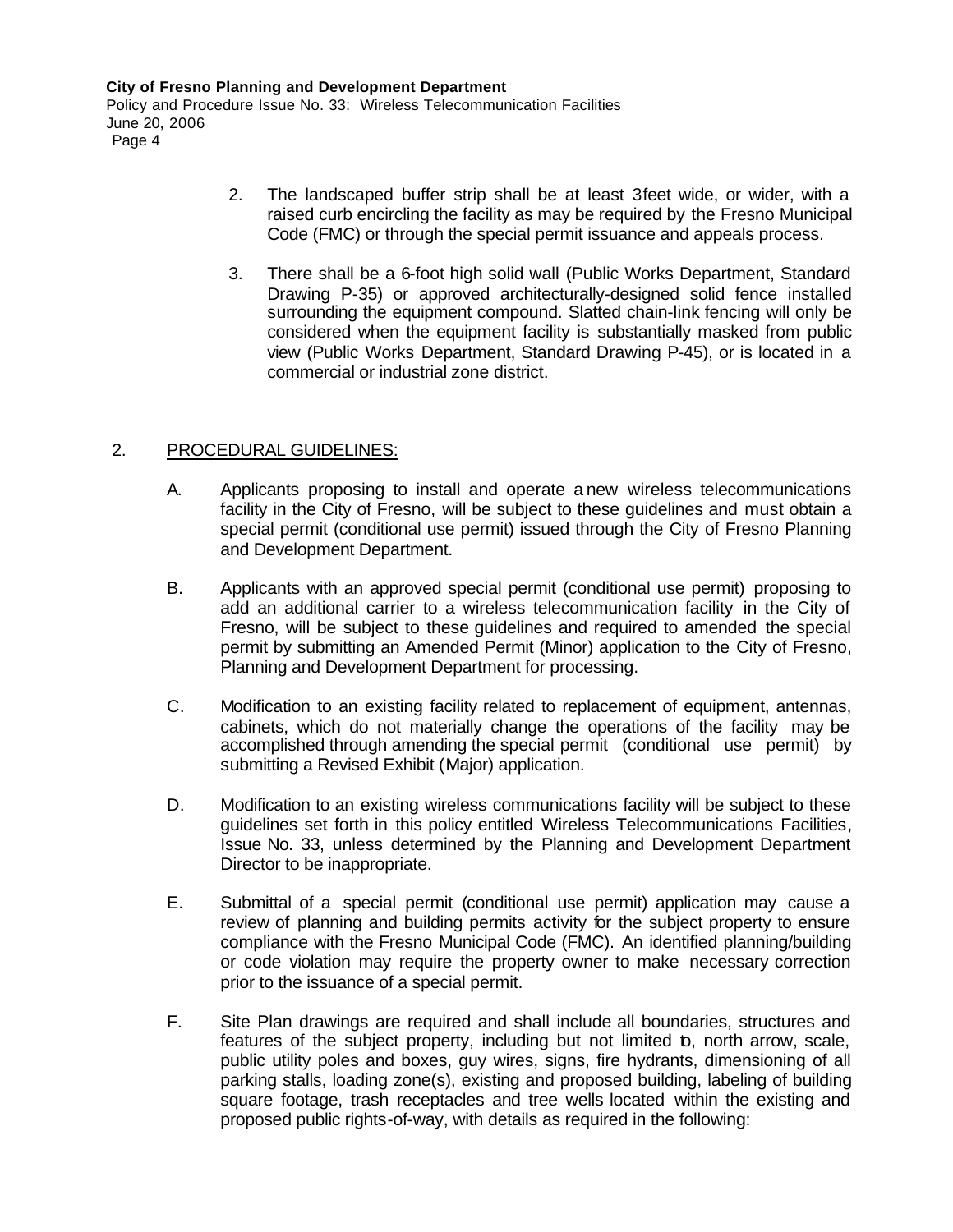- 1. Elevation drawings shall show all mast and radome dimensions, placement and design features.
- 2. Provide a drawing detail which includes antenna array design and width and depth of antennas, both proposed and existing.
- 3. Provide an elevation drawing of vertical stacking of antennas.
- G. The Director of Planning and Development may condition additional architectural features (monopine, monopalm, horizontal installation, application of color) to a mast or facility structure to ensure compatibility with the surrounding physical environment and conformity to with these guidelines.
- H. All required improvements shall be in accordance with FMC, Section 12-405-B, and constructed in accordance with the Standard Specifications and Standard Drawings of the City of Fresno, Public Works Department.
- I. There shall be no new wireless telecommunications facility located within 100 yards of an existing wireless telecommunications site.
- J. This Policy and Procedures supersede the previously guidelines enacted by the Fresno Planning Commission and City Council.

## 3. DEFINITIONS

- A. Wireless Telecommunications Facility A combination of ground mounted equipment (often in cabinets or shelters), necessary utilities, and a slim line monopole with supporting antennas and cabling required to provide communications services. This secured (fenced) compound contains the infrastructure necessary to provide wireless services to the community.
- B. Mast See slim line monopole
- C. Slim Line Monopole A continuous, smooth, round cross section monopole with no cut-outs or exterior attachments such as climbing pegs
- D. Radome The purpose of the radome is to conceal the antennas mounted to the telecommunication mast. This cylindrical, external sheath covers the antenna arrays mounted to a mast. The radome is constructed of an RF transparent material and painted to match the pole a condition of approval.
- E. Co-Location of Multiple Telecommunication Carriers A wireless telecommunication facility for more than one carrier or communications provider which includes ground equipment, mast, radome, antennae, and other structures to support the operation of wireless telecommunication facility.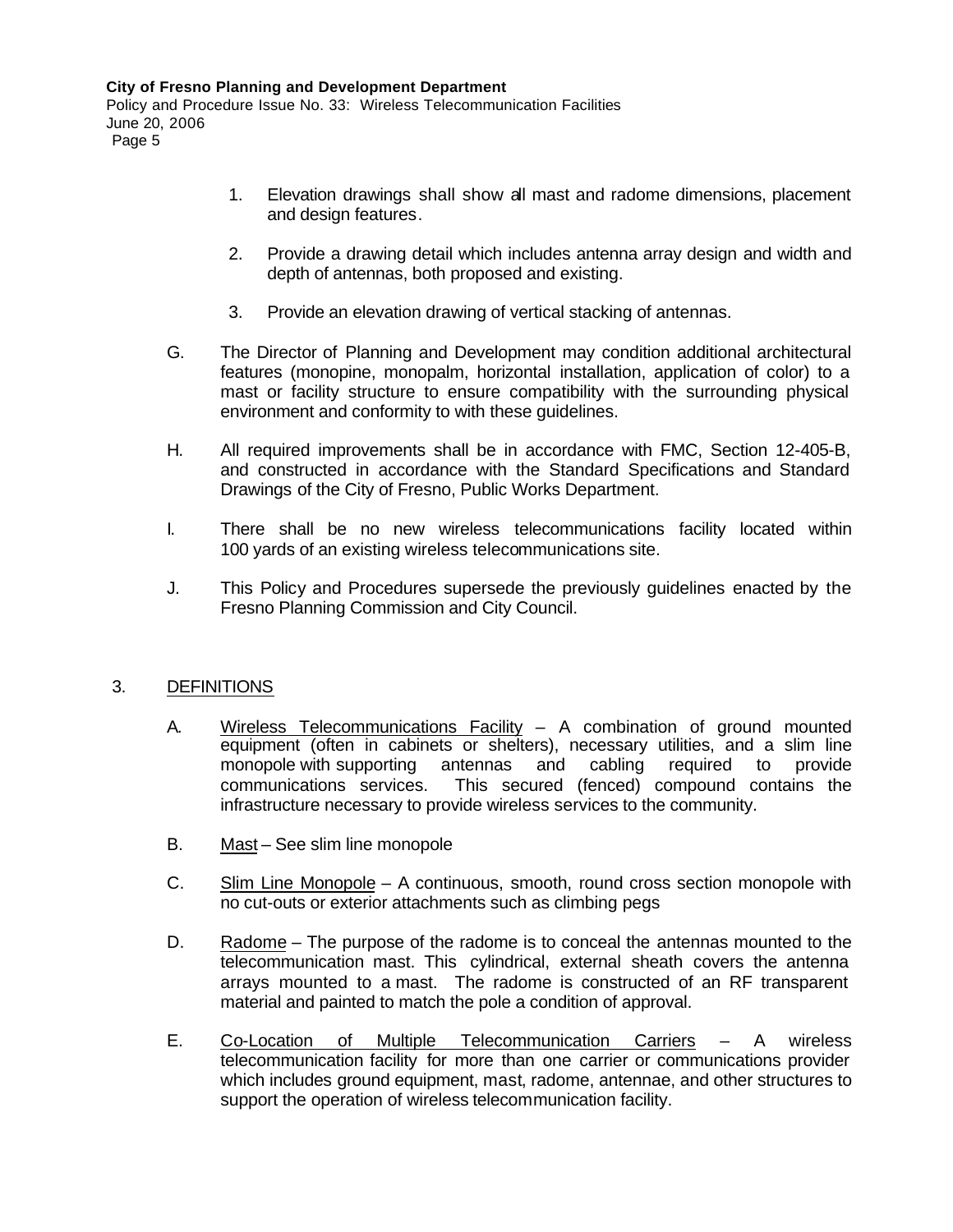Policy and Procedure Issue No. 33: Wireless Telecommunication Facilities June 20, 2006 Page 6

#### 4. REFERENCES – Applicable Fresno Municipal Code Sections:

#### *Section 12-304-B-11. USES PERMITTED SUBJECT TO CONDITIONAL USE PERMIT.*

The following uses may be permitted, except where expressly prohibited, when such uses are deemed by the Director or the Commission to be essential and desirable for the public welfare and convenience and when such uses are in conformity with the General Plan and its objectives, subject to the issuance of a Conditional Use Permit in accordance with Sections 12-405 and 12-406.

11. Public utilities and public service structures, uses and buildings, except as otherwise provided in this Zoning Ordinance.

#### *Section 12-405-A-2 CONDITIONAL USE PERMIT.*

A conditional use permit shall be granted only when it is found that:

- *Finding 1*: All applicable provisions of this Code are complied with and the site of the proposed use is adequate in size and shape to accommodate said use, and accommodate all yards, spaces, walls, and fences, parking, loading, recycling areas, landscaping, and other required features (Section 12-405-A-2.a.).
- *Finding 2*: The site for the proposed use relates to streets and highways adequate in width and pavement type to carry the quantity and kind of traffic generated by the proposed use (Section 12-405-A-2.b.).
- *Finding 3*: The proposed use will not be detrimental to the public welfare or injurious to property or improvements in the area in which the property is located. The third finding shall not apply to uses which are subject to the provision of FMC, Section 12-306-N-30 (Section 12-405-A-2.c.).

*Section 12-405-B: CONDITIONS*.

1. The issuance of any special permit may be subject to such conditions as deemed necessary to be appropriate or necessary to assure compliance with the intent and purpose of this Zoning Ordinance and established general and specific plans and policies of the city to protect the public health, safety, or welfare. . . *[et seq.]*

*Section 12-406. SPECIAL PERMITS; PROCEDURES.*

This section shall govern the procedure for the issuance of the special permits set forth in Fresno Municipal Code Section 12-405. . . *[et seq.]*

*Section 12-306-N. SPECIAL STANDARDS OF PRACTICE AND REGULATIONS*

- 23. Water Efficient Landscaping Standards (In its entirety).
- 24. Landscaping (In its entirety).